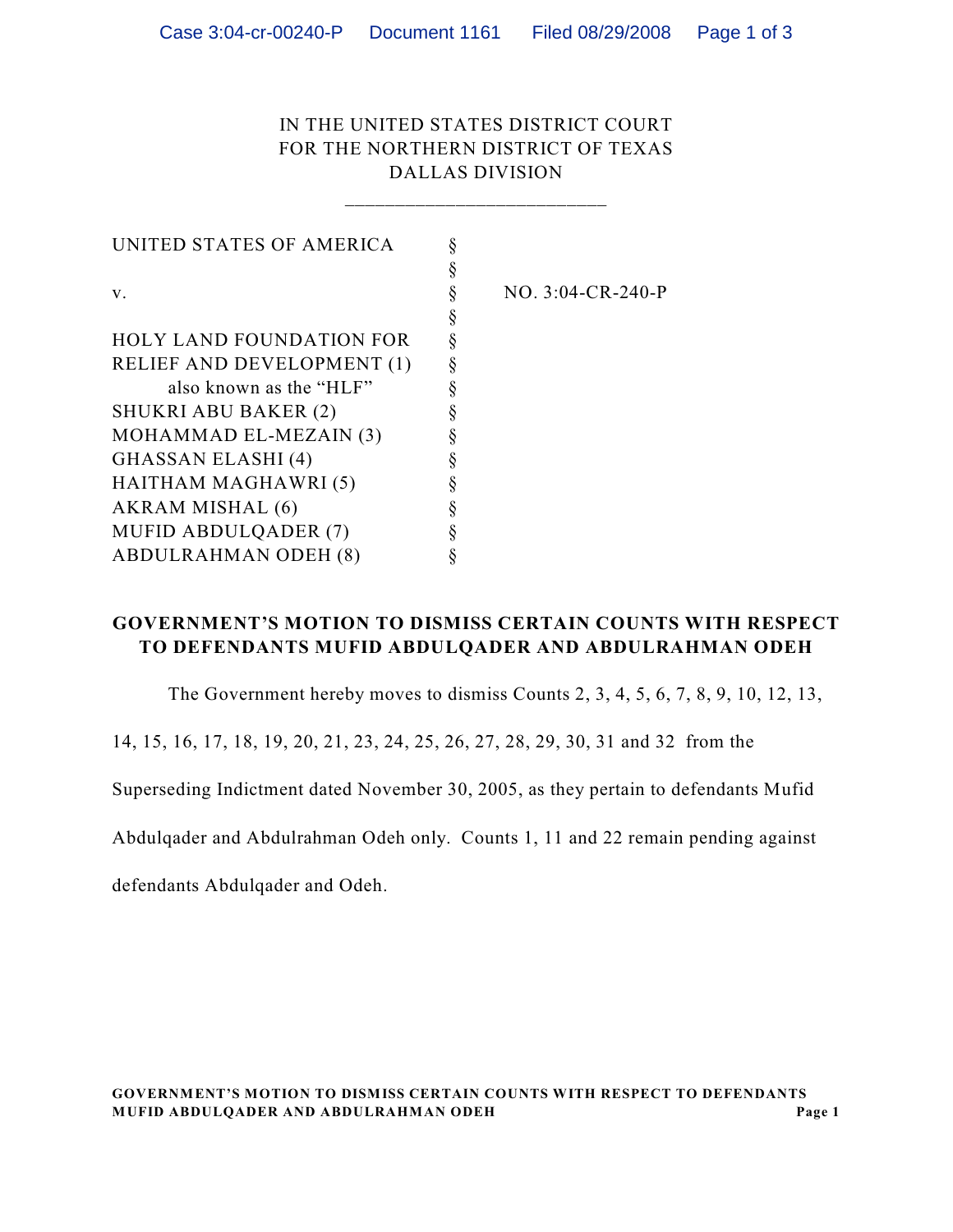Dated: August 29, 2008

Respectfully submitted,

 Richard B. Roper United States Attorney

 By: *Elizabeth J. Shapiro* JAMES T. JACKS BARRY JONAS ELIZABETH J. SHAPIRO Assistant United States Attorneys D.C. Bar 418925 1100 Commerce St., Room 300 Dallas, TX. 75242 214.659.8600 214.767.2898 (facsimile) [elizabeth.shapiro@usdoj.gov](mailto:elizabeth.shapiro@usdoj.gov)